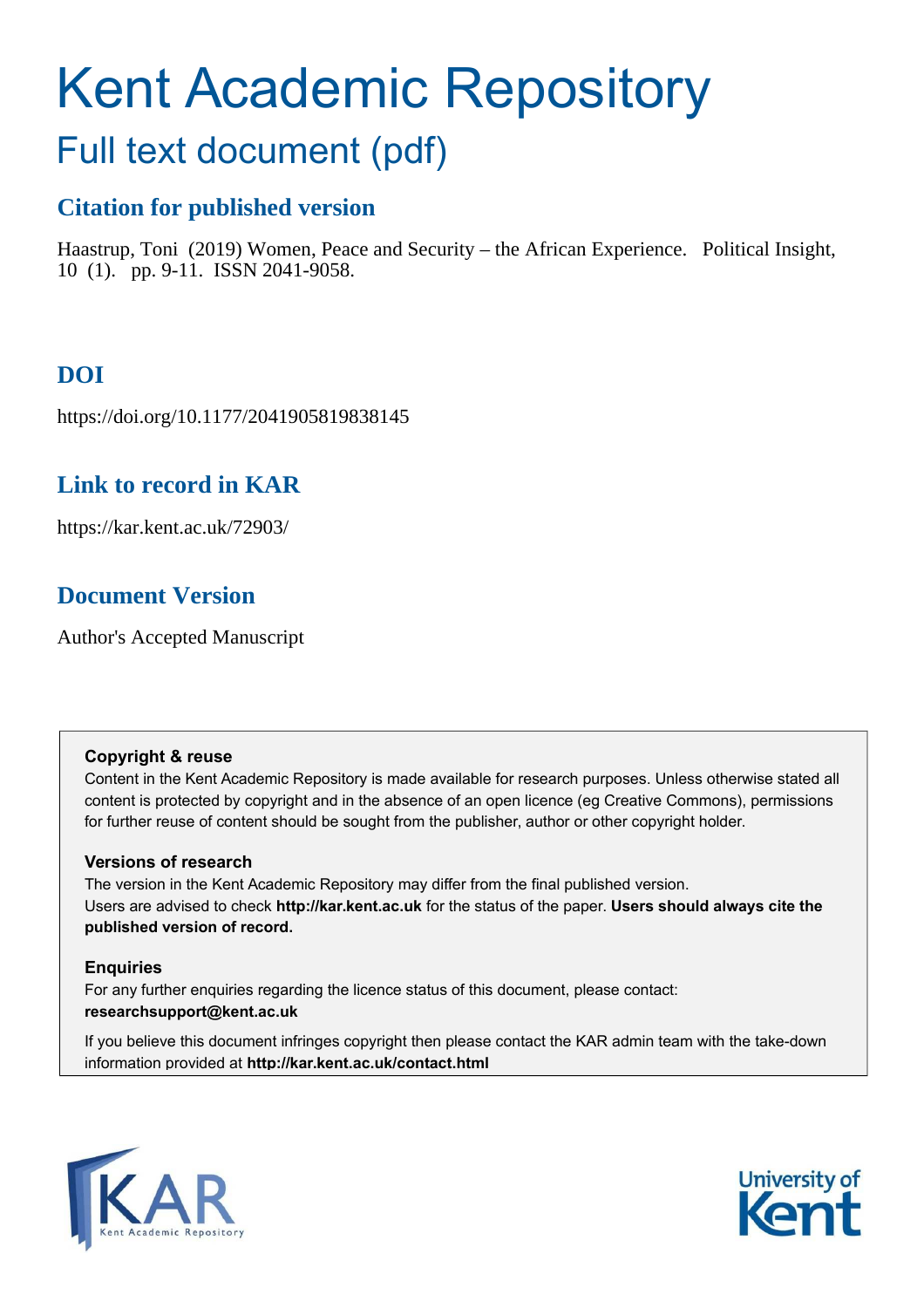#### **African Women's Contributions to the Women, Peace and Security Agenda**

**Summary:** This article shows how African leaders have been able to push through the Participation pillar of the WPS agenda leveraging the global framework and regional instruments. However, continued efforts in this area is dependent on the funding priorities and structures, which may continue to focus on protection.

Over the last three decades or so, the promotion of gender equality and the inclusion of gender perspectives has been a rallying cry for those seeking to transform global governance<sup>1</sup> so that women's experiences are also taken into consideration, especially feminist activists. The United Nations Security Council Resolution (UNSCR) 1325, Women Peace and Security (WPS) of 2000 is both a result of and has contributed to the greater acknowledgement of women's roles in international peace and security. UNSCR 1325, is the first of eight resolutions that make up the WPS agenda, a global normative framework. The WPS agenda is the result of years of campaign by feminists and women rights activists who felt that women's experiences where absent from international relations policy making, and in the responses to conflict. This global framework thus seeks to achieve gender justice for women by strengthening their participation and assuring their protection especially against sexual violence in violent conflict ultimately to build inclusive peace.

The WPS agenda consists of four pillars: Participation; Prevention; Protection; and Relief & Recovery. The Participation pillar calls for the holistic participation and representation of women at "all levels of decision-making, including peace-processes, electoral processes … and the broader social-political sphere" (Women's International League for Peace and Freedom, 2013: 5). Prevention focuses on integration gender perspectives and allowing women to participate in the prevention of violent conflict. Importantly, this is intended to be adopted by each country represented in the UN through National Action Plans (NAPs) applied to both national and foreign policy, and also by regions through Regional Action Plans (RAPs) .

 $\overline{a}$ 

 $<sup>1</sup>$  Global Governance is characterised by the network of political cooperation that governs transnational</sup> interactions through multilateral institutions at the global and regional levels.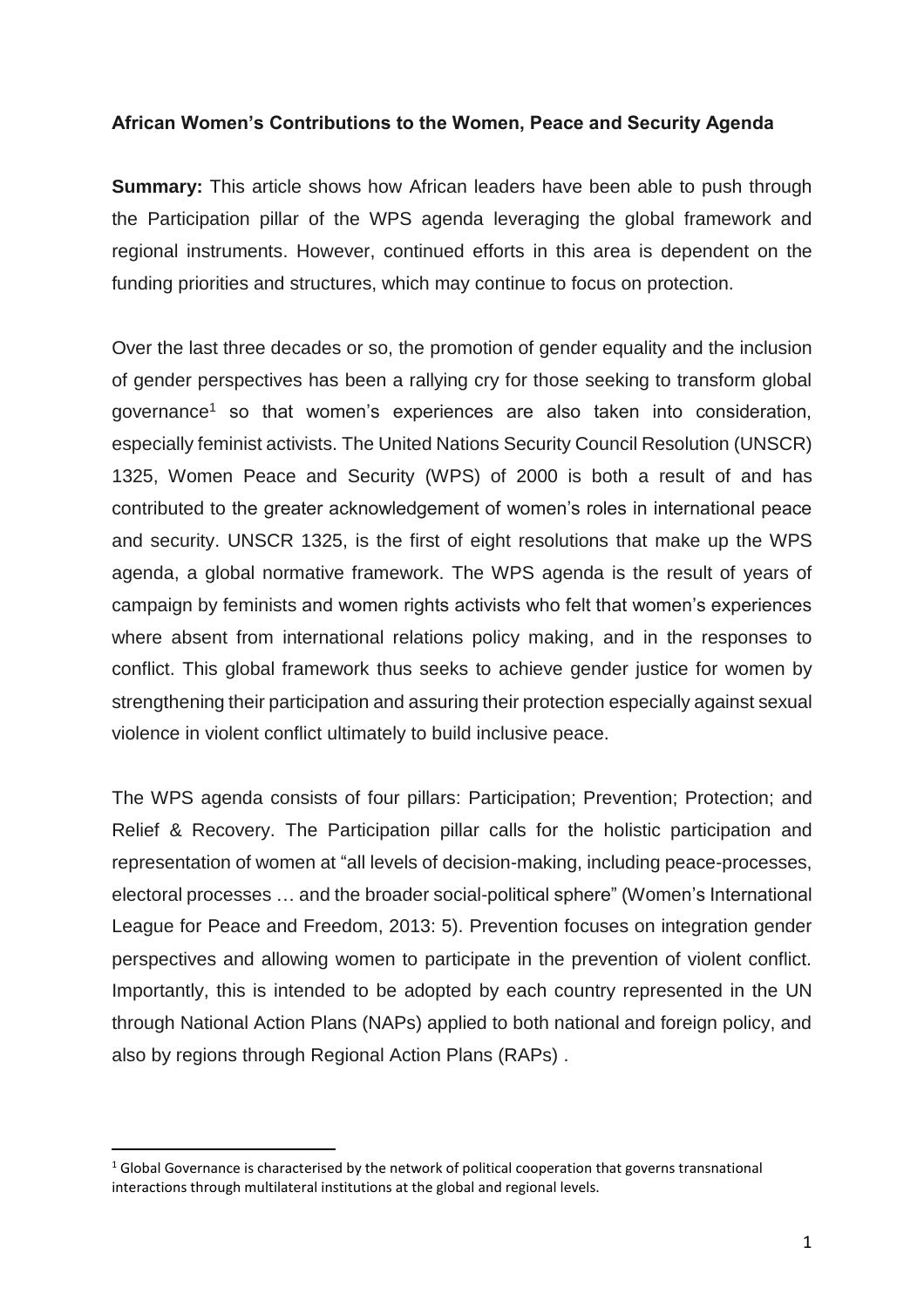Protection has been the most visible pillar of the WPS agenda. The United Nations (UN) and its agencies, countries, regional organisations and civil society, under this pillar, should protect the "rights and needs of women and girls in conflict and postconflict settings" (Women's International League for Peace and Freedom, 2013: 5). These practices of protection include the reporting and prosecution of sexual and gender-based violence. The pillar of Relief and Recovery extends the protection focus by prioritising the access that survivors of sexual and gender-based violence have to health services and trauma counselling.

The development of the WPS agenda has brought to the forefront of international relations practices the experiences of the most marginalised and vulnerable. NAPs are intended to provide the main mechanism through which countries commit to implementing the WPS agenda so that these marginalised voices are heard and integrated into the global practices of peace and security. The UN agency, UNWomen, and civil society organisations like *Women's* International League for Peace and Freedom (WILPF) monitor and evaluate the extent to which countries meet the targets in their NAPs. Importantly, the global nature of WPS has allowed for the visibility of actors outside of Global North. These actors particularly those from the Global South, including regional organisations and transnational civil society groupings, have also used the opportunity to engage within the WPS process thereby articulating agency and representation in global fora.

Getting a broader sense of how the WPS works particularly through the work that happens in different regions in the world can provide a unique insight into how WPS priorities are brought out of the margins of global governance. Further, this gives the specific contexts of implementation including the variances that may occur in terms of prioritisation. The African Union (AU) as a regional organisation is one African actor that has been on the forefront of interpreting the **participation** pillar for implementation in the continent even when protection continues to be the dominant lens through which WPS is implemented.

#### **What does it mean to Champion** *Women's Participation?*

The African Union (AU) was founded in 2001 as the successor to pan-African Organisation of African Unity (OAU). The AU is a pan-African organisation to which all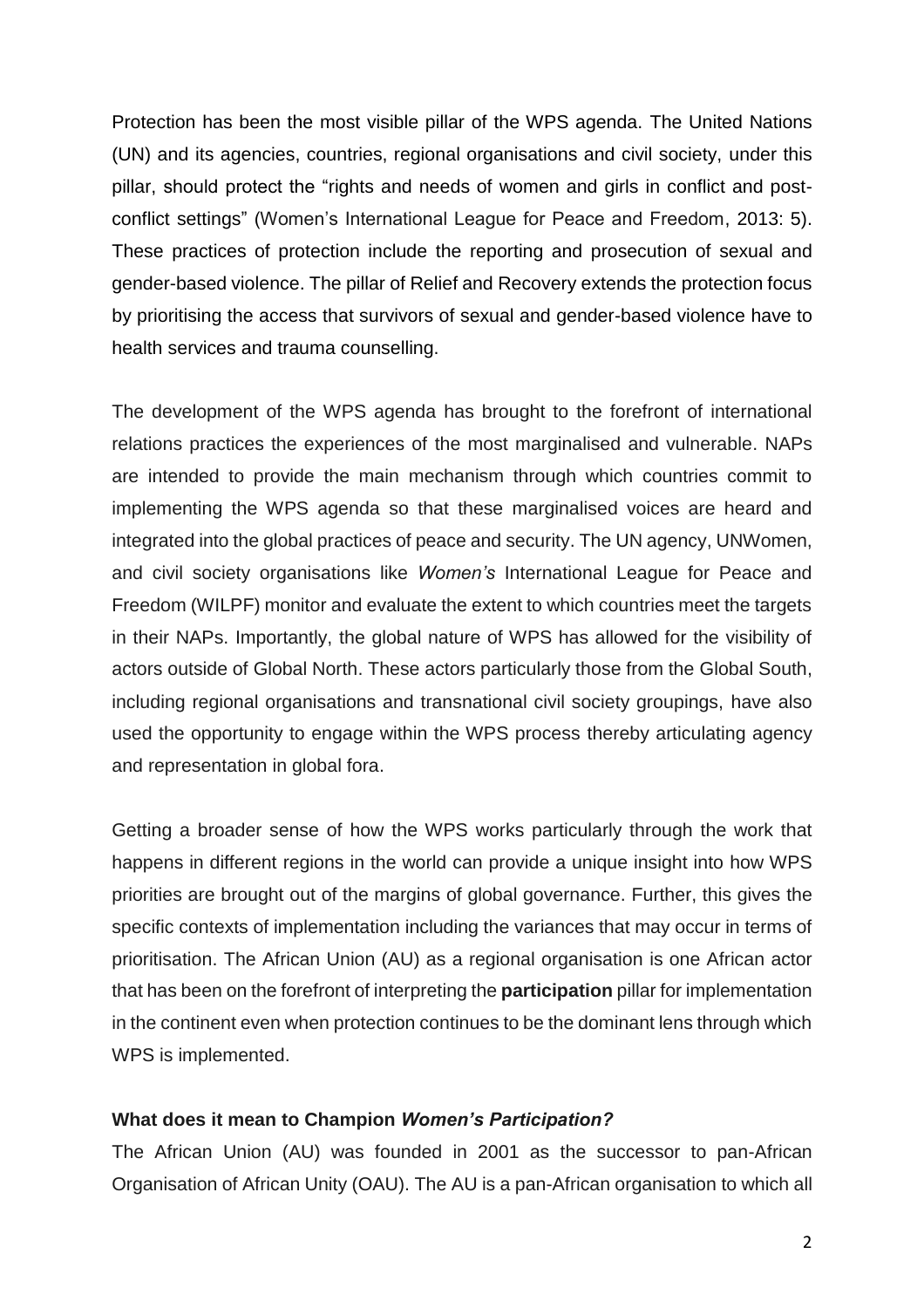African states belong. It is committed to representing the interests of Africans including those in the diaspora through deepened continental integration and in the multilateral contexts of global governance.

The AU has committed to promoting gender equality and integrating gender perspectives in all aspects of its work, and this is clearly articulated in its founding document, the Constitutive Act of the AU. Enthusiasm for the WPS especially in evident in the institutional concessions that have been made to take the agenda seriously. In 2014, former AU Chairperson Nkosana Dlamini-Zuma created the Office of the Special Envoy for Women Peace and Security. This Office has the primary responsibility for implementing the WPS. Senegalese feminist activist Bineta Diop was appointed as the first and as yet only Special Envoy. Prior to holding this position, she founded and led the pan-African umbrella organization for women's rights Femmes Africa Solidarité (FAS). She thus came to the job at the AU with a wealth of experience from the civil society sector to continue a job she was already doing outside of the institutions.

Together with others such as executive director of UNWomen, and the current Deputy Secretary-General of the UN, the work on WPS has been expedited in the last 5 years. As executive director of UNWomen Phumzile Mlambo-Ngcuka is also the global champion for gender equality and agency with primary responsibility for ensuring the mainstreaming of the WPS agenda globally. She is a South African politician and feminist activist. A key part of her portfolio as the head of UN Women is to advance women's leadership and participation as identified in the 2011 – 13 Strategic Plan (Executive Board, 2011). To that end UN women has supported the training of women as political candidate; voter registration and importantly national campaigns that support women to leadership roles through financing of civil society organisations and other programmes.

Amina Mohammed holds the second highest position in the UN. She is and a former minister in the Nigerian government. From 2002 until 2005, Mohammed coordinated the Task Force on Gender and Education, which was part of the Millennium Development Goals (MDGs). She continues to support gender equality as the main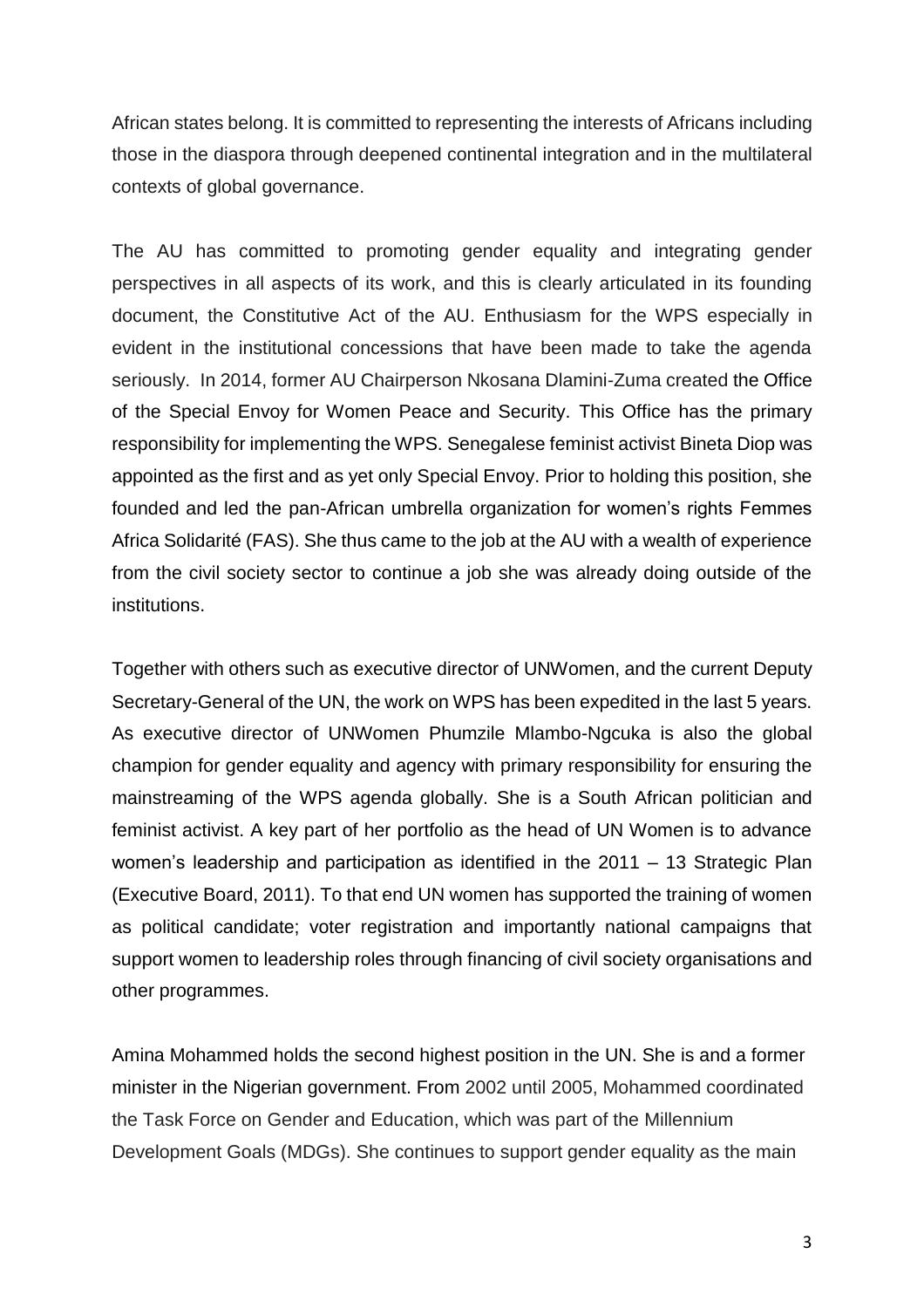champion for the successor of the MDGs the sustainable development goals, the global poverty reduction and gender equality framework of the UN.

It is evident that substantive inroads on the WPS agenda has depended on women in leadership positions. One cannot discount that these women, to do this job, relied on the formal power derived from their official positions. In global governance, leadership roles for Africans has historically been limited, and this has especially been the case for African women, including on the continent where the majority head of states are still men. The important roles of these women and their achievement in an often hostile context further underscores why the participation pillar has been seen as fundamental to the African context. At the same time, it is not just that a woman was in charge that made the difference but rather that these particular women have committed to championing gender equality.

While the WPS agenda has acted as an amplifier for gender equality and women's rights aspirations at the regional level the animus for everyday practices can be found in existing African regional laws and legal frameworks. For example, in 2003, the Maputo Protocol, formally, the Protocol to the African Charter on Human and Peoples Rights on the Rights of Women in Africa was adopted by the AU. The aspiration is for all African counties to ratify the Protocol and codify it into domestic law. The Protocol links the priorities of gender equality on the continent to those affirmed within the WPS agenda particularly then UNSCR 1325. Moreover, and as part of the principle of gender equality as articulated in the Constitutive Act of the African Union make a commitment to the "full participation of African women as equal partners in Africa's development" (Maputo Protocol, 2003). Indeed Article 9 of the Protocol is dedicated to promoting the participation of women in political life (broadly defined) on the continent.

Similarly, in 2004, the AU adopted the Solemn Declaration on Gender Equality in Africa to bring forward the aspirations of the Maputo Protocol. It emphasises the WPS agenda and the importance of participation and representation of women in decision making. It created the basis for the launch of the Gender is my Agenda Campaign (GIMAC) in 2006. GIMAC is a coalition of civil society organisation and women rights activists who monitor progress on the Solemn Declaration. As a means to increasing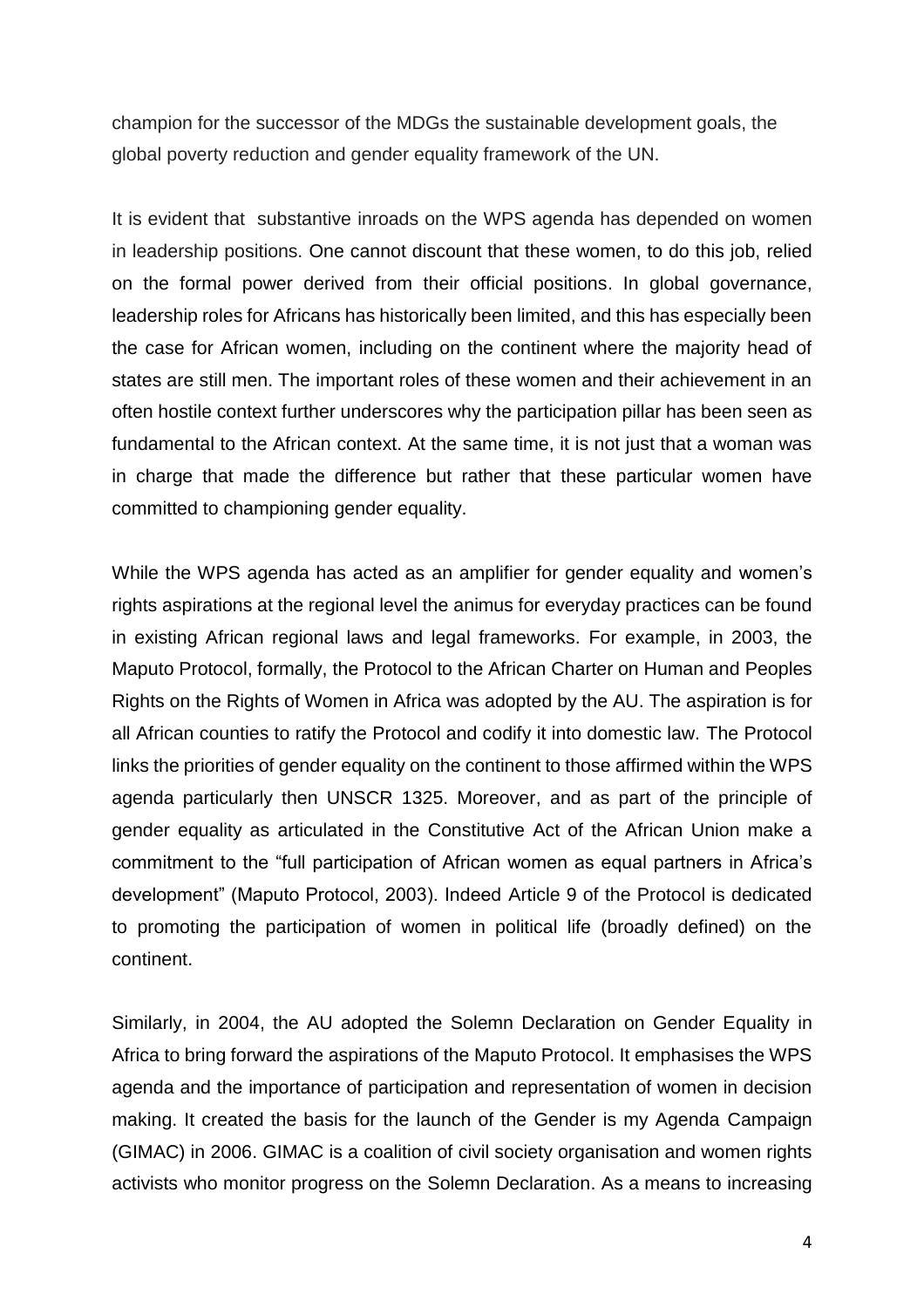women's participation within decision-making, not only does GIMAC monitor implementation progress, it also helps to set the agenda for regional governance. GIMAC meets twice a year to hold Pre-Summit Consultative Meetings to the AU Assembly of Heads of State and Government, thereby part setting a governance agenda that necessitates the consideration of women's experiences.

Since taking office the Special Envoy has promoted direct engagement with women in conflict and post conflict spaces on the logic that ordinary women need to be heard and those with privilege should do what they must to amplify women's voices. The most important work that has come of the AU has been to invigorate the WPS participation pillar. This has been done by championing the idea of women in leadership positions and pushing for more women's participation in peace-making through two programmes: AWLN and FemWise.

#### **Pioneering Leadership Programmes**

AWLN or the African Women's Leadership Network was launched in 2017 as an initiative intended to fix the problems: the absence of African women in leadership positions on the continent and beyond. It is a joint initiative of the AU Office of the Special Envoy and UNWomen – in other words, the brain child of Mlambo-Ngcuka and Diop, with the support of Mohammed. The activities of AWLN are funded on a voluntary basis by donor countries like Germany. Its specific aim is to enhance African women's leadership with the aim of enacting transformative change that seeks to bring about peace, security and development in Africa.

The AWLN starts from the premise that women's experiences matter. And as such positions itself as a clearing house of African women's experiences of leadership. Drawing on this knowledge base, and also developing new leaders, the AWLN seeks to harness this capital and channel it towards the implementation of not just the participation pillar of WPS but specifically, while utilising the 2030 Agenda for Sustainable Development<sup>2</sup> and the AU's Agenda 2063<sup>3</sup>. Where typically, leadership in

 $\overline{a}$ 

<sup>&</sup>lt;sup>2</sup> This refers to the 2030 Sustainable Development Agenda

<sup>&</sup>lt;sup>3</sup> The African Union's Agenda 2063 is the framework designed to transform Africa's socio-economic and political landscape so that there is less poverty, it is more equal and everyone has a say. It is ground on the ideals of human rights and equality.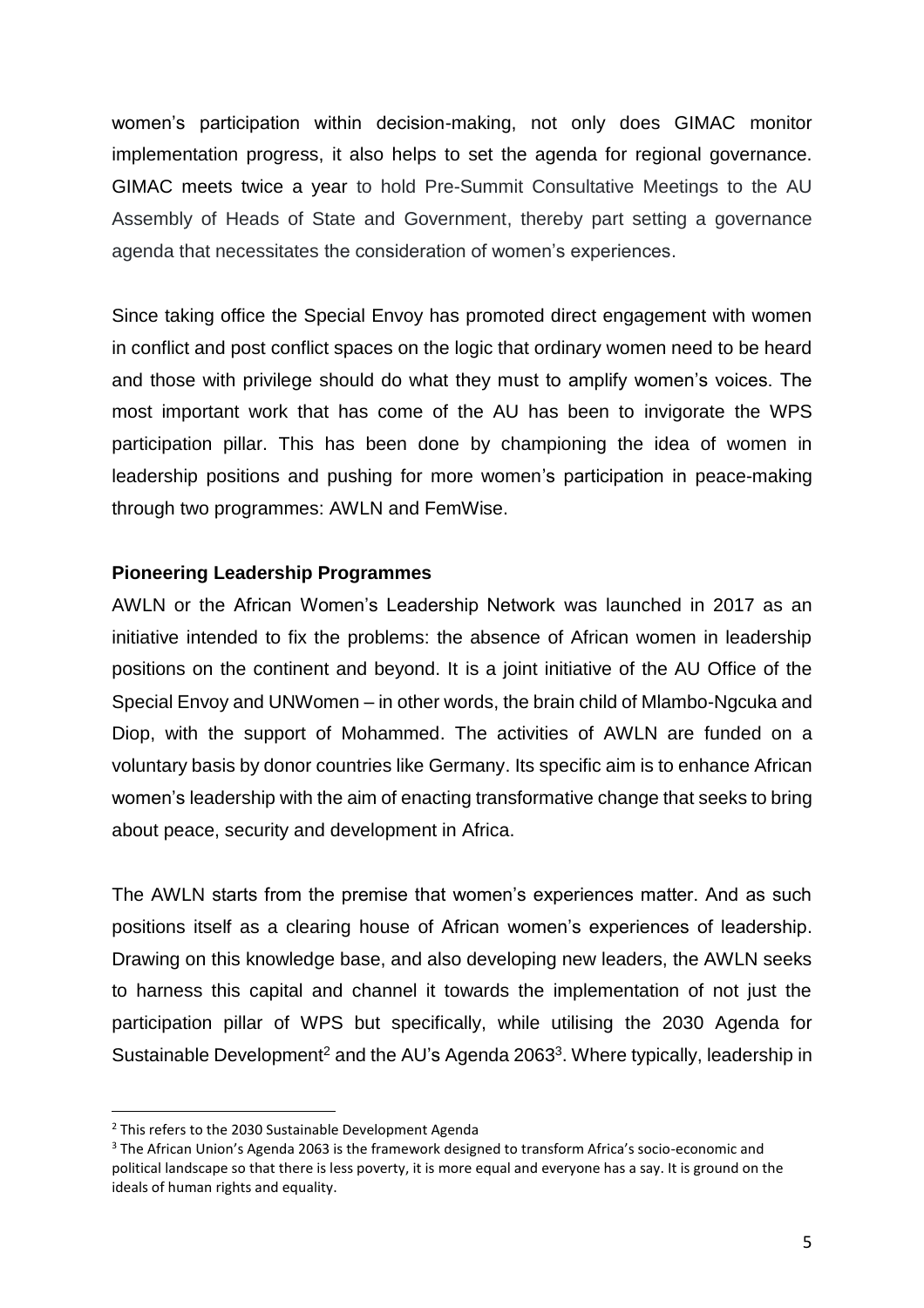Africa had often been a stand-in for heads of states, or governmental officials who are mainly men, the AWLN in addition to promoting women specifically sees leadership in a much broader sense seeking to bridge the different experiences of women at the local, regional, and global levels including in the diaspora.

FemWise-Africa (Network of African Women in Conflict Prevention and Mediation) was formally launched in March 2017 at the initiative of the Panel of the Wise of the AU and with endorsements of the UN Security Council. The AU Panel of the Wise is a group of five eminent Africans appointed for 3 years to advise the AU's peace and security council in on conflict prevention, resolution and management. In 2010, the Panel recommended that the AU establish a formal network of women in mediation pegged to relevant AU organs to monitor and influence decision making. However, it was not until 2016 following the African Women Mediation Workshop on the theme "Silencing the Guns by 2020: Women's Inclusion in Pre-Conflict Mediation, at the Peace table and in Social Cohesion" that plans for Fem-Wise really took shape.

Because the Network is located within the AU's African Peace and Security Architecture (APSA), it is well placed strategically to contribute substantively to peace policy formulation and advocacy for narrowing the gap between the commitments for women's inclusion and the implementation. Fem-Wise has begun to train women as mediators (about 60 in total to date) to correct the global imbalance that only includes about 2% of women mediators. Fem-Wise thus constitutes an important instrument that seeks to achieve gender equality within the African Peace and Security Architecture.

#### **Moving the Agenda Forward**

Getting participation (and representation) as a priority of the AU in the context of the WPS agenda has undoubtedly been helped by the leadership of women like Dlamini-Zuma, Mlambo-Ngcuka, Diop and Mohammed. While the participation pillar is often 'hidden',engaging with recent African experiences of implementation reveals innovations and important practices including the creation of the office of the special envoy but especially AWLN and Fem-Wise Africa. Beyond simply committing to the WPS agenda, African actors have, leveraged localized frameworks, to bolster the impact of the AU in interpreting and effecting gender perspectives on the continent.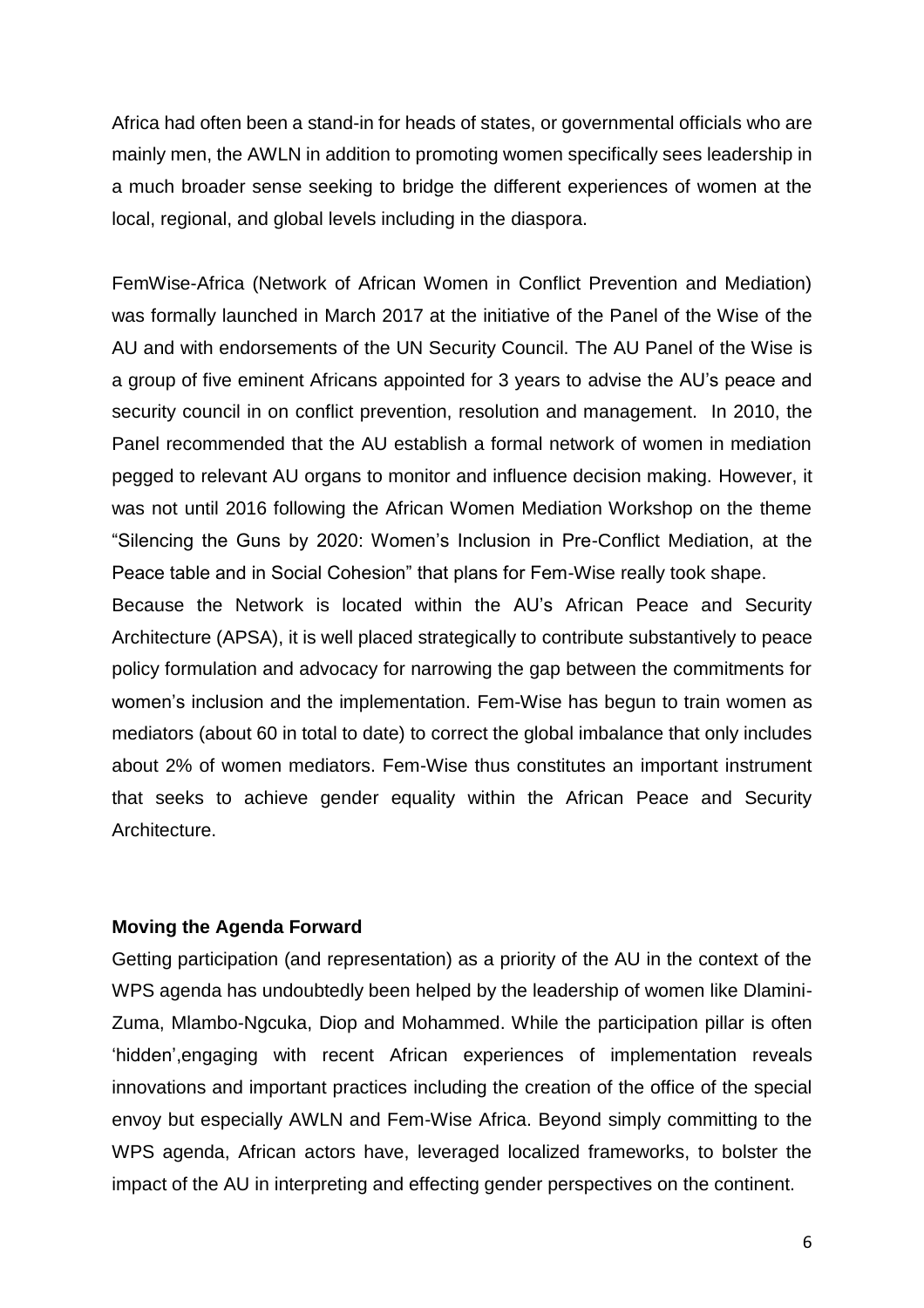One could further argue that the practices that have been normalized in the AU can feed into the global WPS framework so that Africa's push for participation becomes more of a priority within the pillar structure. While the core aim of the WPS envoy is to support the implementation of the agenda at the regional level, the broader commitment to ensuring substantive participation and representation is exemplary of what happens when women are given the space to lead. Consequently, we see that the AU is a dynamic site of practice – an importance location for understanding how the participation pillar could work in practice.

Yet, it is not smooth sailing. Despite their strategic importance to enhancing participation and leadership within the WPS pillar structure, these two programmes make they are threatened by the lack of predictable and adequate funding. In general, programmes under the WPS mandate and gender equality initiatives more broadly remains underfunded, hindering both effectiveness and continuity. In the 2015 review of the WPS agenda, the Global Study (UNWomen, 2015), one of the key findings was the chronic underfunding of the WPS agenda which threatens the sustainability of programmes. In the case of the AU especially, the majority of the regional organisation's budget come from external donors. In this scenario there is a potential for a conflict of interest in those cases were donors based in the Global North continue to prioritise the protection pillar, and especially sexual violence in conflict. Given this, the future sustainability and promotion of leadership/participation will require a rethinking of current funding arrangements so that African WPS initiatives are robustly funded well and are not skewed towards donor priorities at the expense of regional initiatives.

#### **Further Readings**

Executive Board (2011). United Nations Entity for Gender Equality and the Empowerment of Women strategic plan, 2011-2013. Available at [http://www.unwomen.org/~/media/Headquarters/Attachments/Sections/Executive%2](http://www.unwomen.org/~/media/Headquarters/Attachments/Sections/Executive%20Board/EB-2011-AS-UNW-2011-09-StrategicPlan-en.pdf) [0Board/EB-2011-AS-UNW-2011-09-StrategicPlan-en.pdf](http://www.unwomen.org/~/media/Headquarters/Attachments/Sections/Executive%20Board/EB-2011-AS-UNW-2011-09-StrategicPlan-en.pdf) [accessed 10 February 2019]